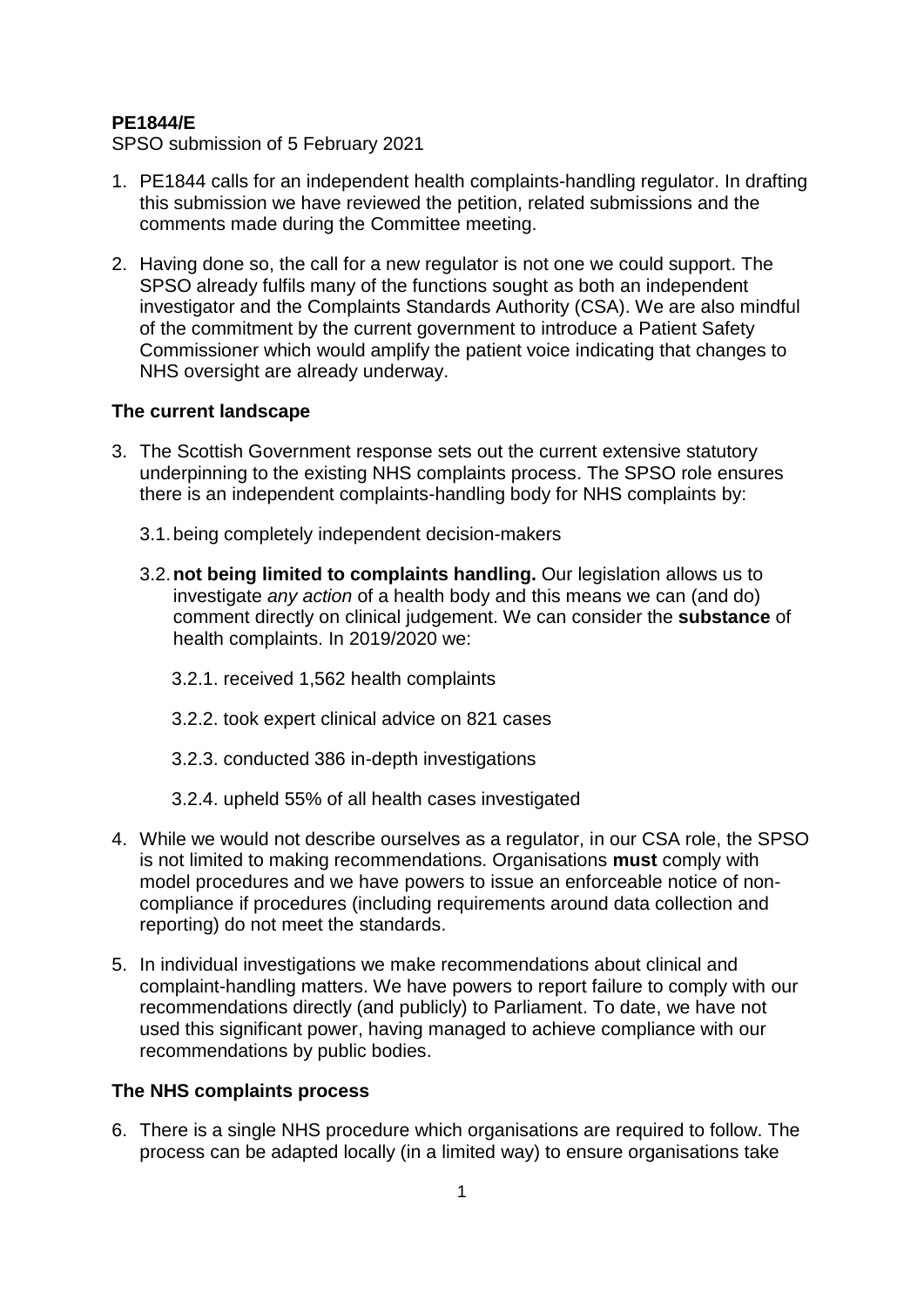ownership of the process. For example local branding on documents so it is clear that this is the procedure they operate. This may have caused some confusion that there is more than one procedure but we can confirm that there is only one NHS complaints procedure in Scotland.

- 7. The two-stage NHS procedure requires organisations to investigate complaints and capture and act on learning from them. SPSO is the final stage if there is dissatisfaction with the local response.
- 8. Experience shows the best way to encourage and support effective complainthandling is for the initial response to come from the organisation responsible for the service. We would not support an approach that removes that responsibility by moving the responsibility for initial investigations to an external regulator.
- 9. This does not mean there is no oversight or accountability within the complaints process.
	- 9.1.there is a legal requirement to signpost to SPSO and we can and do undertake independent investigations.
	- 9.2.we have a duty to monitor complaint-handling and have a Support and Intervention policy setting out how we identify trends/issues and provide support with proportionate intervention.
	- 9.3.the Duty of Candour is a legal obligation requiring organisations to be open to patients and families when harm has occurred.
	- 9.4.other scrutiny organisations can and do consider our standards when undertaking systemic scrutiny of health service bodies.

## **Continuous improvement**

- 10.Dissatisfaction and a lack of trust in any complaints system can be driven by dissatisfaction with the experience/outcome of individual investigations.
- 11.Actions we take to improve the service we provide include:
	- 11.1. publishing service standards which we share with all complainants
	- 11.2. having a complaints process that meets CSA standards, but where the final stage is an independent customer complaints reviewer we appointed to consider complaints about our service
	- 11.3. have a robust process in place to review decisions when complainants are unhappy
	- 11.4. providing training, guidance and materials on best practice, selfassessment and improvement
	- 11.5. quality assuring cases.